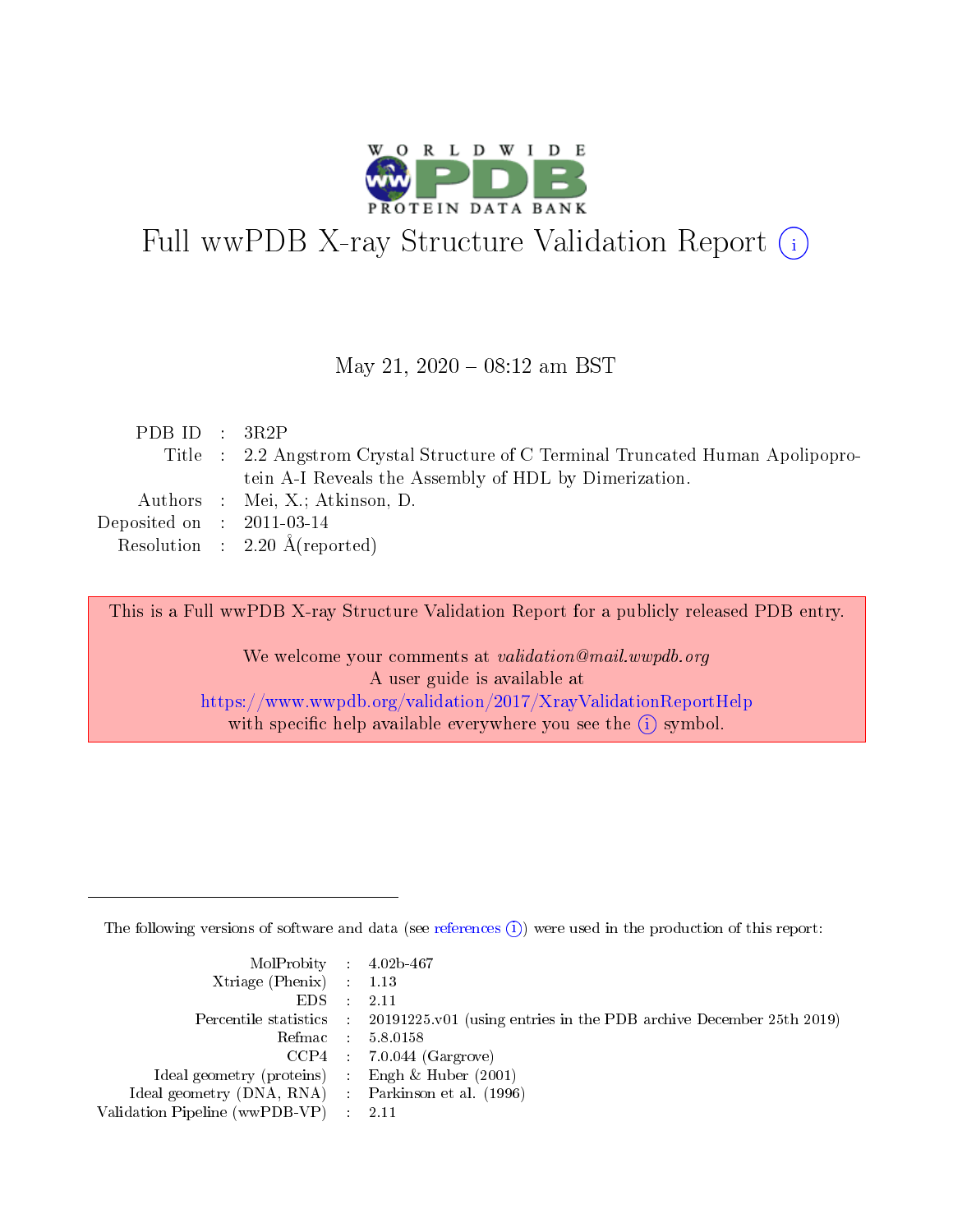# 1 [O](https://www.wwpdb.org/validation/2017/XrayValidationReportHelp#overall_quality)verall quality at a glance  $(i)$

The following experimental techniques were used to determine the structure: X-RAY DIFFRACTION

The reported resolution of this entry is 2.20 Å.

Percentile scores (ranging between 0-100) for global validation metrics of the entry are shown in the following graphic. The table shows the number of entries on which the scores are based.



| Metric                | Whole archive        | <b>Similar resolution</b>                                              |
|-----------------------|----------------------|------------------------------------------------------------------------|
|                       | $(\#\text{Entries})$ | $(\#\text{Entries},\, \text{resolution}\; \text{range}(\textup{\AA}))$ |
| $R_{free}$            | 130704               | $4898(2.20-2.20)$                                                      |
| Clashscore            | 141614               | $5594(2.20-2.20)$                                                      |
| Ramachandran outliers | 138981               | $5503 (2.20-2.20)$                                                     |
| Sidechain outliers    | 138945               | $5504(2.20-2.20)$                                                      |
| RSRZ outliers         | 127900               | $4800(2.20-2.20)$                                                      |

The table below summarises the geometric issues observed across the polymeric chains and their fit to the electron density. The red, orange, yellow and green segments on the lower bar indicate the fraction of residues that contain outliers for  $>=3, 2, 1$  and 0 types of geometric quality criteria respectively. A grey segment represents the fraction of residues that are not modelled. The numeric value for each fraction is indicated below the corresponding segment, with a dot representing fractions  $\epsilon=5\%$  The upper red bar (where present) indicates the fraction of residues that have poor fit to the electron density. The numeric value is given above the bar.

| Mol | $\sim$ $\sim$<br>hain | Length | Quality of chain |     |  |
|-----|-----------------------|--------|------------------|-----|--|
|     |                       |        | 4%               |     |  |
| л.  | . .                   | 185    | 82%              | 15% |  |

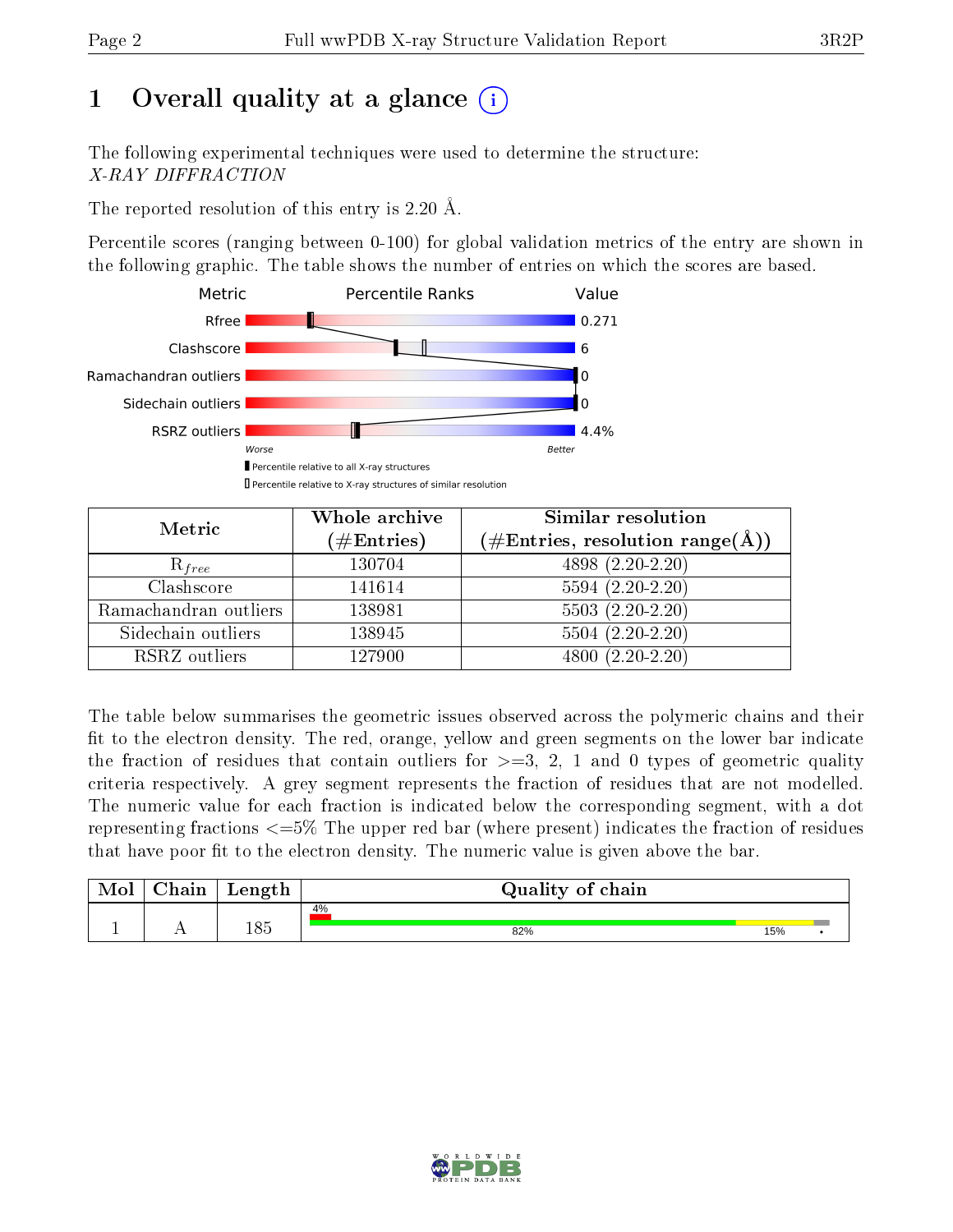# 2 Entry composition (i)

There are 2 unique types of molecules in this entry. The entry contains 1523 atoms, of which 0 are hydrogens and 0 are deuteriums.

In the tables below, the ZeroOcc column contains the number of atoms modelled with zero occupancy, the AltConf column contains the number of residues with at least one atom in alternate conformation and the Trace column contains the number of residues modelled with at most 2 atoms.

Molecule 1 is a protein called Apolipoprotein A-I.

| Mol | Chain | <sup>'</sup> Residues | $\rm{Atoms}$             |     |     | ZeroOcc   AltConf   Trace |  |  |  |
|-----|-------|-----------------------|--------------------------|-----|-----|---------------------------|--|--|--|
|     |       | 180                   | $\mathrm{Total}$<br>.485 | 930 | 264 | 288                       |  |  |  |

There is a discrepancy between the modelled and reference sequences:

| Chain | Residue   Modelled   Actual | ∴omment        | Reference      |
|-------|-----------------------------|----------------|----------------|
|       |                             | EXPRESSION TAG | $+$ UNP P02647 |

• Molecule 2 is water.

|  | Mol   Chain   Residues | Atoms | $ZeroOcc \   \ AltConf \$ |  |
|--|------------------------|-------|---------------------------|--|
|  |                        | Total |                           |  |

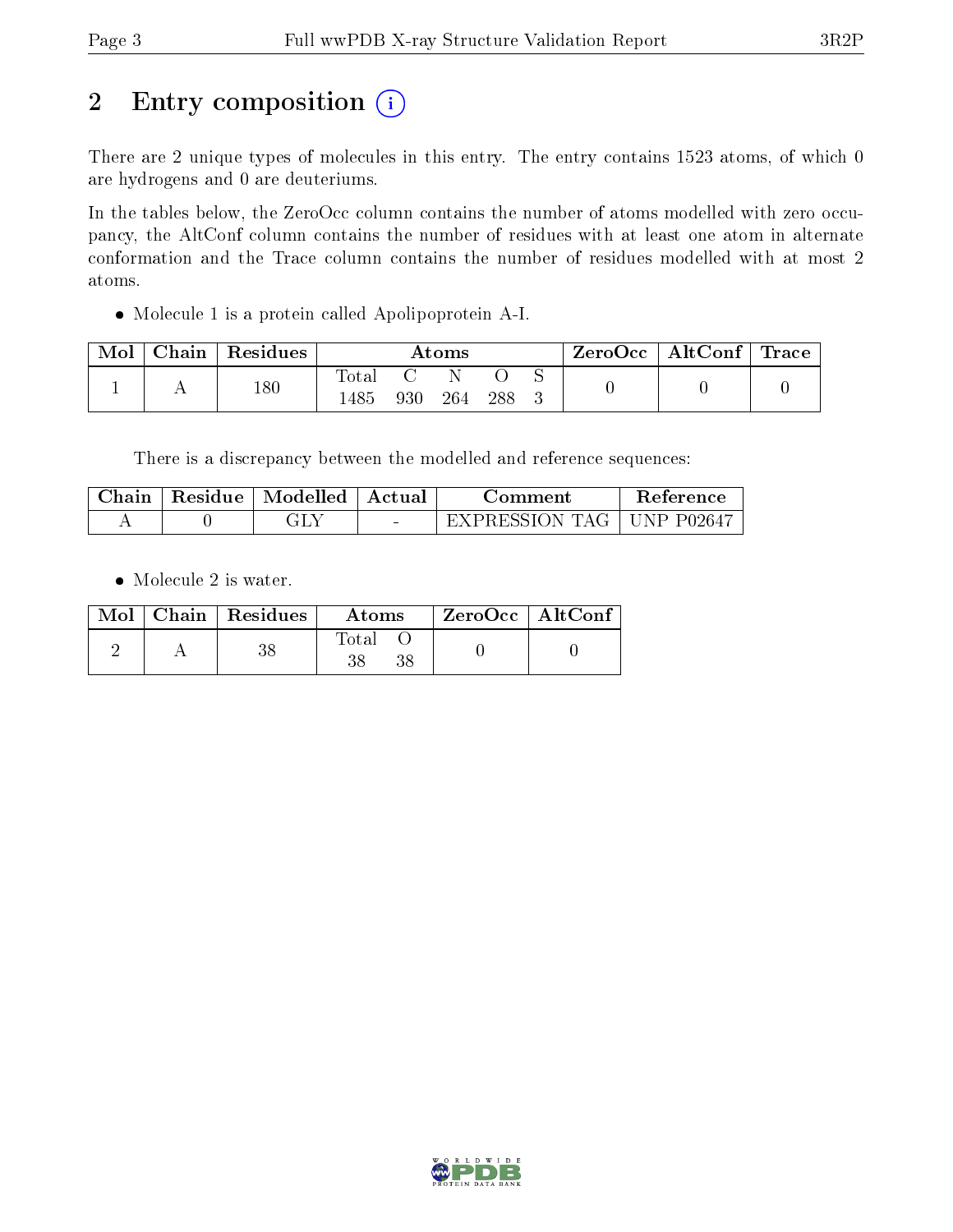# 3 Residue-property plots  $(i)$

These plots are drawn for all protein, RNA and DNA chains in the entry. The first graphic for a chain summarises the proportions of the various outlier classes displayed in the second graphic. The second graphic shows the sequence view annotated by issues in geometry and electron density. Residues are color-coded according to the number of geometric quality criteria for which they contain at least one outlier: green  $= 0$ , yellow  $= 1$ , orange  $= 2$  and red  $= 3$  or more. A red dot above a residue indicates a poor fit to the electron density (RSRZ  $> 2$ ). Stretches of 2 or more consecutive residues without any outlier are shown as a green connector. Residues present in the sample, but not in the model, are shown in grey.



• Molecule 1: Apolipoprotein A-I

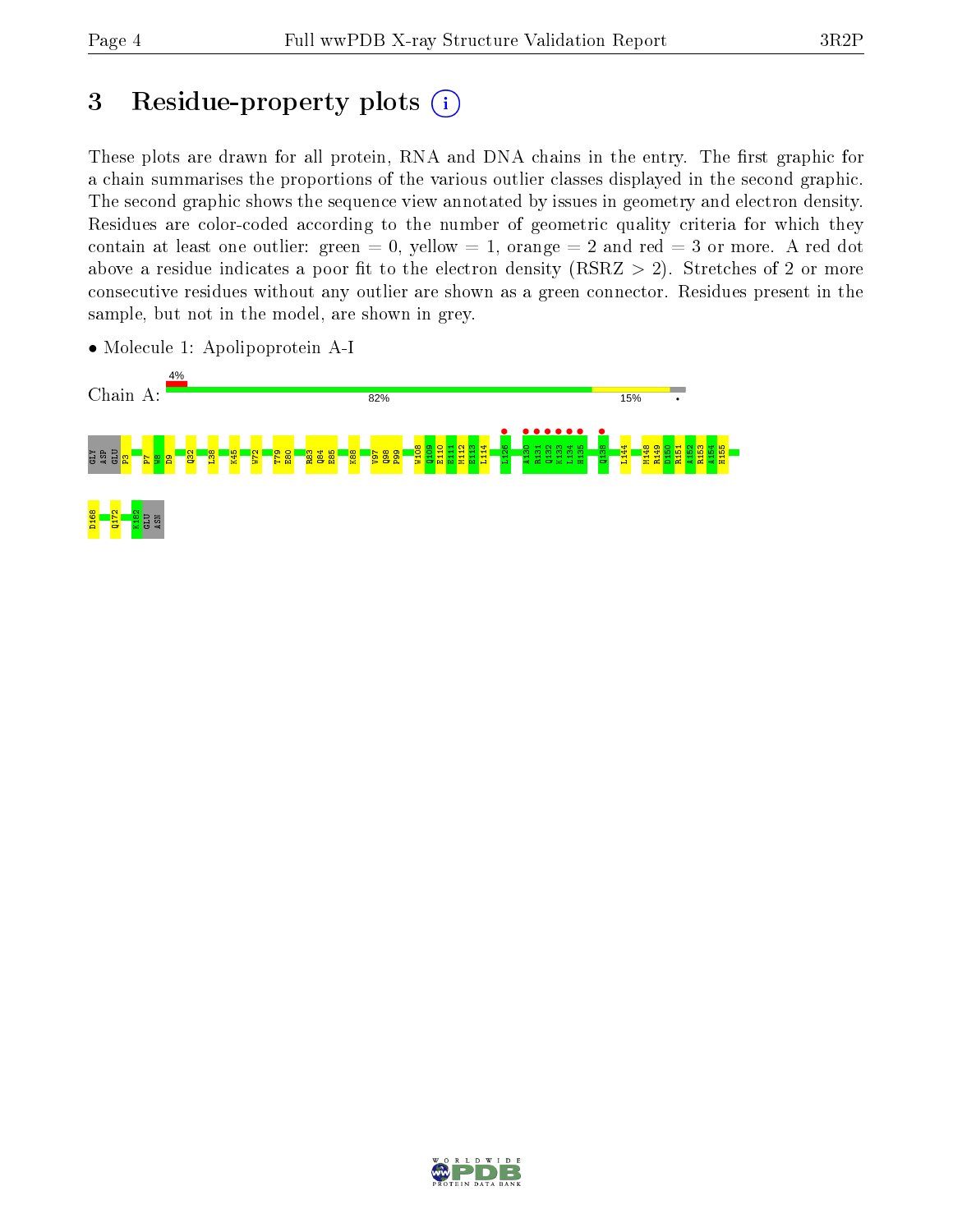# 4 Data and refinement statistics  $(i)$

| Property                                                             | Value                                             | Source     |
|----------------------------------------------------------------------|---------------------------------------------------|------------|
| Space group                                                          | P 21 21 2                                         | Depositor  |
| Cell constants                                                       | $108.33\text{\AA}$<br>$30.18\text{\AA}$<br>69.58Å | Depositor  |
| a, b, c, $\alpha$ , $\beta$ , $\gamma$                               | $90.00^\circ$<br>$90.00^\circ$<br>$90.00^\circ$   |            |
| Resolution $(A)$                                                     | $34.79 - 2.20$                                    | Depositor  |
|                                                                      | $-2.20$<br>34.79                                  | <b>EDS</b> |
| % Data completeness                                                  | 97.9 (34.79-2.20)                                 | Depositor  |
| (in resolution range)                                                | 89.4 (34.79-2.20)                                 | <b>EDS</b> |
| $R_{merge}$                                                          | 0.07                                              | Depositor  |
| $\mathrm{R}_{sym}$                                                   | (Not available)                                   | Depositor  |
| $\langle I/\sigma(I)\rangle^{-1}$                                    | $4.97$ (at 2.20 Å)                                | Xtriage    |
| Refinement program                                                   | PHENIX (phenix.refine: 1.6.2 432)                 | Depositor  |
|                                                                      | 0.230<br>0.280<br>$\sim$                          | Depositor  |
| $R, R_{free}$                                                        | $0.216$ ,<br>0.271                                | DCC        |
| $R_{free}$ test set                                                  | 1191 reflections $(10.00\%)$                      | wwPDB-VP   |
| Wilson B-factor $(A^2)$                                              | 36.3                                              | Xtriage    |
| Anisotropy                                                           | 0.926                                             | Xtriage    |
| Bulk solvent $k_{sol}(e/\mathring{A}^3)$ , $B_{sol}(\mathring{A}^2)$ | $0.32$ , 45.5                                     | <b>EDS</b> |
| $L$ -test for twinning <sup>2</sup>                                  | $< L >$ = 0.47, $< L2 >$ = 0.30                   | Xtriage    |
| Estimated twinning fraction                                          | No twinning to report.                            | Xtriage    |
| $F_o, F_c$ correlation                                               | 0.94                                              | <b>EDS</b> |
| Total number of atoms                                                | 1523                                              | wwPDB-VP   |
| Average B, all atoms $(A^2)$                                         | 63.0                                              | wwPDB-VP   |

Xtriage's analysis on translational NCS is as follows: The largest off-origin peak in the Patterson function is  $7.24\%$  of the height of the origin peak. No significant pseudotranslation is detected.

<sup>&</sup>lt;sup>2</sup>Theoretical values of  $\langle |L| \rangle$ ,  $\langle L^2 \rangle$  for acentric reflections are 0.5, 0.333 respectively for untwinned datasets, and 0.375, 0.2 for perfectly twinned datasets.



<span id="page-4-1"></span><span id="page-4-0"></span><sup>1</sup> Intensities estimated from amplitudes.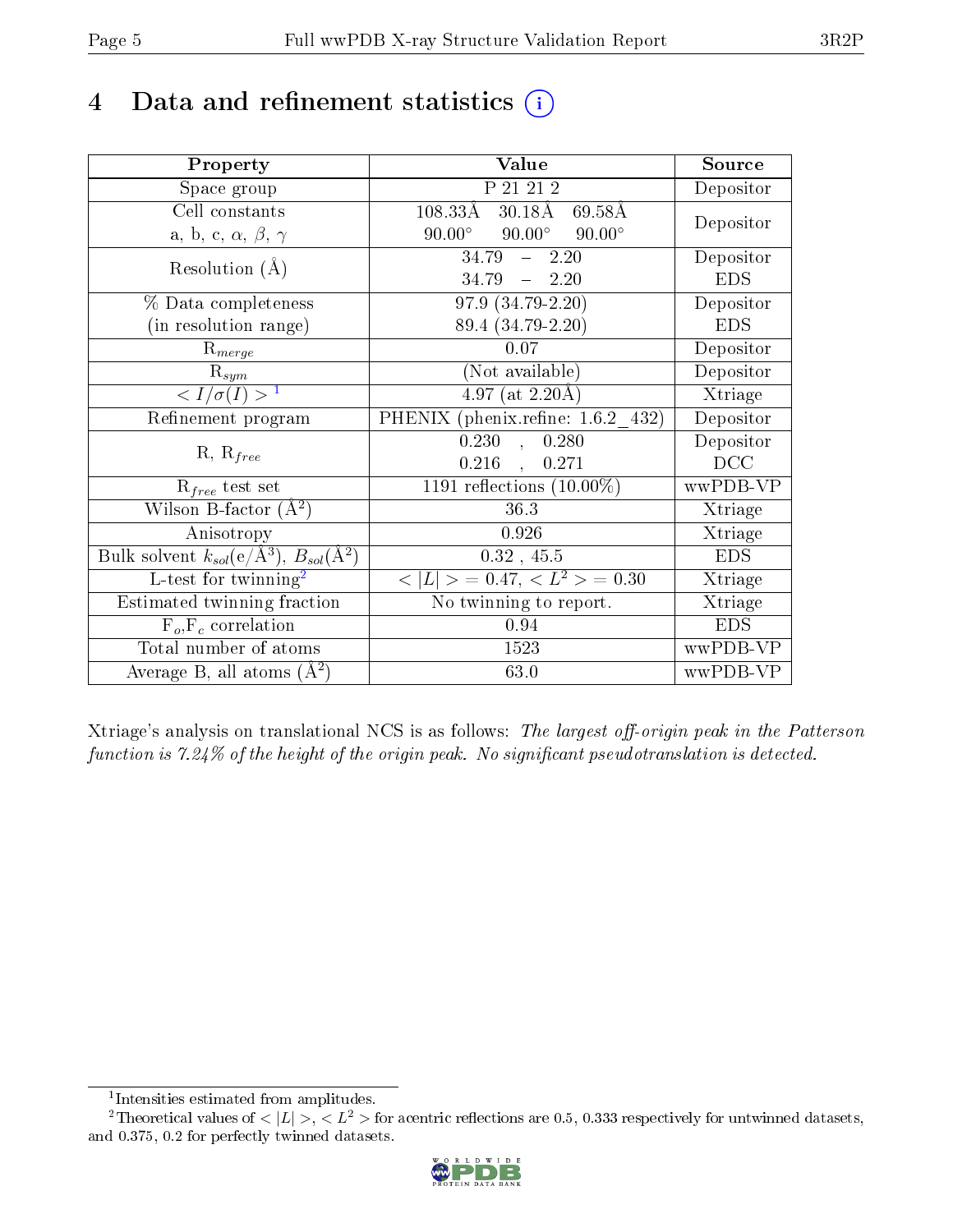# 5 Model quality  $(i)$

## 5.1 Standard geometry  $(i)$

The Z score for a bond length (or angle) is the number of standard deviations the observed value is removed from the expected value. A bond length (or angle) with  $|Z| > 5$  is considered an outlier worth inspection. RMSZ is the root-mean-square of all Z scores of the bond lengths (or angles).

| Mol | Chain |      | <b>Bond lengths</b>             | Bond angles |        |
|-----|-------|------|---------------------------------|-------------|--------|
|     |       |      | RMSZ $ #Z  > 5$ RMSZ $ #Z  > 5$ |             |        |
|     |       | 0.42 | 0/1512                          | 0.49        | 0/2036 |

There are no bond length outliers.

There are no bond angle outliers.

There are no chirality outliers.

There are no planarity outliers.

### 5.2 Too-close contacts  $\overline{()}$

In the following table, the Non-H and H(model) columns list the number of non-hydrogen atoms and hydrogen atoms in the chain respectively. The H(added) column lists the number of hydrogen atoms added and optimized by MolProbity. The Clashes column lists the number of clashes within the asymmetric unit, whereas Symm-Clashes lists symmetry related clashes.

| Mol |      |  | Chain   Non-H   H(model)   H(added)   Clashes   Symm-Clashes |
|-----|------|--|--------------------------------------------------------------|
|     |      |  |                                                              |
|     |      |  |                                                              |
|     | 1522 |  |                                                              |

The all-atom clashscore is defined as the number of clashes found per 1000 atoms (including hydrogen atoms). The all-atom clashscore for this structure is 6.

All (19) close contacts within the same asymmetric unit are listed below, sorted by their clash magnitude.

| Atom-1          | Atom-2           | Interatomic<br>distance (A | Clash<br>overlap $(A)$ |
|-----------------|------------------|----------------------------|------------------------|
| 1:A:3:PRO:N     | 2: A:190:HOH:O   | 2 15                       | 0.79                   |
| 1: A:110: GLU:O | 1:A:114:LEU:HD13 | 1.84                       | 0. 76                  |
| 1: A:9: ASP:OD2 | 2: A: 196: HOH:O | 2.13                       | 0.65                   |
| 1: A:80: GLU:O  | 1: A:84: GLN:HG3 | 2 03                       | በ 57                   |

Continued on next page...

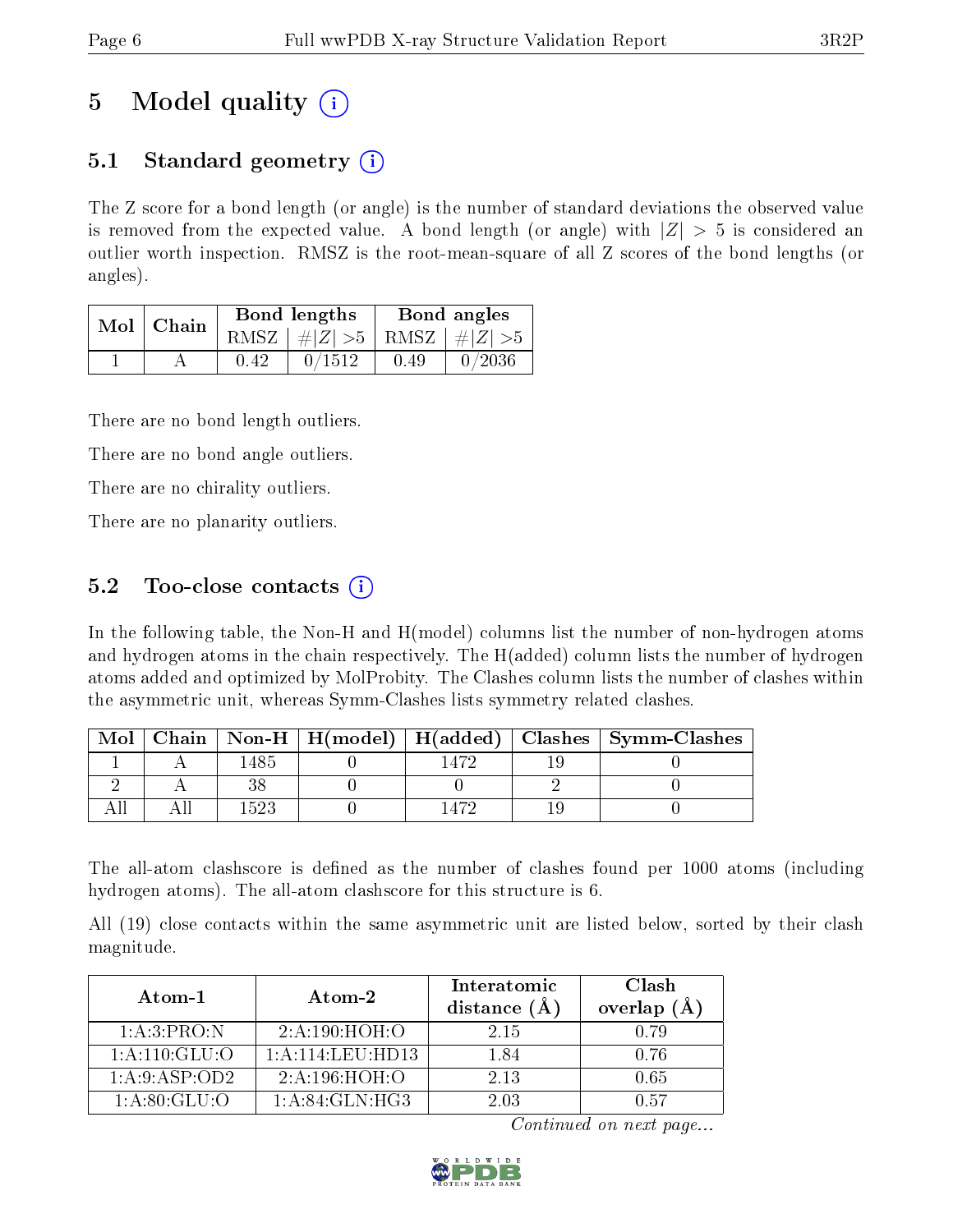| Atom-1            | Atom-2              | Interatomic    | Clash         |
|-------------------|---------------------|----------------|---------------|
|                   |                     | distance $(A)$ | overlap $(A)$ |
| 1: A:85: GLU:OE1  | 1: A:88: LYS: HE3   | 2.05           | 0.56          |
| 1:A:108:TRP:O     | 1: A:112:MET:HG2    | 2.09           | 0.53          |
| 1: A: 168: ASP:O  | 1:A:172:GLN:HG3     | 2.14           | 0.47          |
| 1:A:79:THR:O      | 1: A:83: ARG:CG     | 2.64           | 0.46          |
| 1:A:144:LEU:O     | 1: A:148: MET:HG2   | 2.17           | 0.44          |
| 1: A:45: LYS: HE2 | 1: A: 45: LYS: HB3  | 1.88           | 0.43          |
| 1: A:38: LEU: CD1 | 1: A: 112: MET: HB3 | 2.49           | 0.43          |
| 1: A:32: GLN: HG2 | 1: A:108:TRP: CZ2   | 2.54           | 0.43          |
| 1: A:32: GLN: HG2 | 1: A:108:TRP:HZ2    | 1.84           | 0.43          |
| 1:A:79:THR:O      | 1: A:83:ARG:HG2     | 2.18           | 0.43          |
| 1: A:98: GLN:N    | 1: A:99: PRO:CD     | 2.82           | 0.42          |
| 1:A:149:ARG:O     | 1: A: 153: ARG: HG3 | 2.19           | 0.42          |
| 1:A:7:PRO:HB2     | 1:A:72:TRP:CE2      | 2.55           | 0.42          |
| 1: A:97: VAL:CG1  | 1: A:97: VAL:O      | 2.66           | 0.40          |
| 1:A:151:ARG:HG2   | 1: A: 155: HIS: CE1 | 2.56           | 0.40          |

Continued from previous page...

There are no symmetry-related clashes.

### 5.3 Torsion angles  $(i)$

#### 5.3.1 Protein backbone  $(i)$

In the following table, the Percentiles column shows the percent Ramachandran outliers of the chain as a percentile score with respect to all X-ray entries followed by that with respect to entries of similar resolution.

The Analysed column shows the number of residues for which the backbone conformation was analysed, and the total number of residues.

| Mol   Chain | Analysed                               | Favoured   Allowed   Outliers   Percentiles |  |                                        |
|-------------|----------------------------------------|---------------------------------------------|--|----------------------------------------|
|             | $178/185(96\%)$   176 (99\%)   2 (1\%) |                                             |  | $\boxed{100}$ $\boxed{100}$ $\boxed{}$ |

There are no Ramachandran outliers to report.

#### 5.3.2 Protein sidechains (i)

In the following table, the Percentiles column shows the percent sidechain outliers of the chain as a percentile score with respect to all X-ray entries followed by that with respect to entries of similar resolution.

The Analysed column shows the number of residues for which the sidechain conformation was

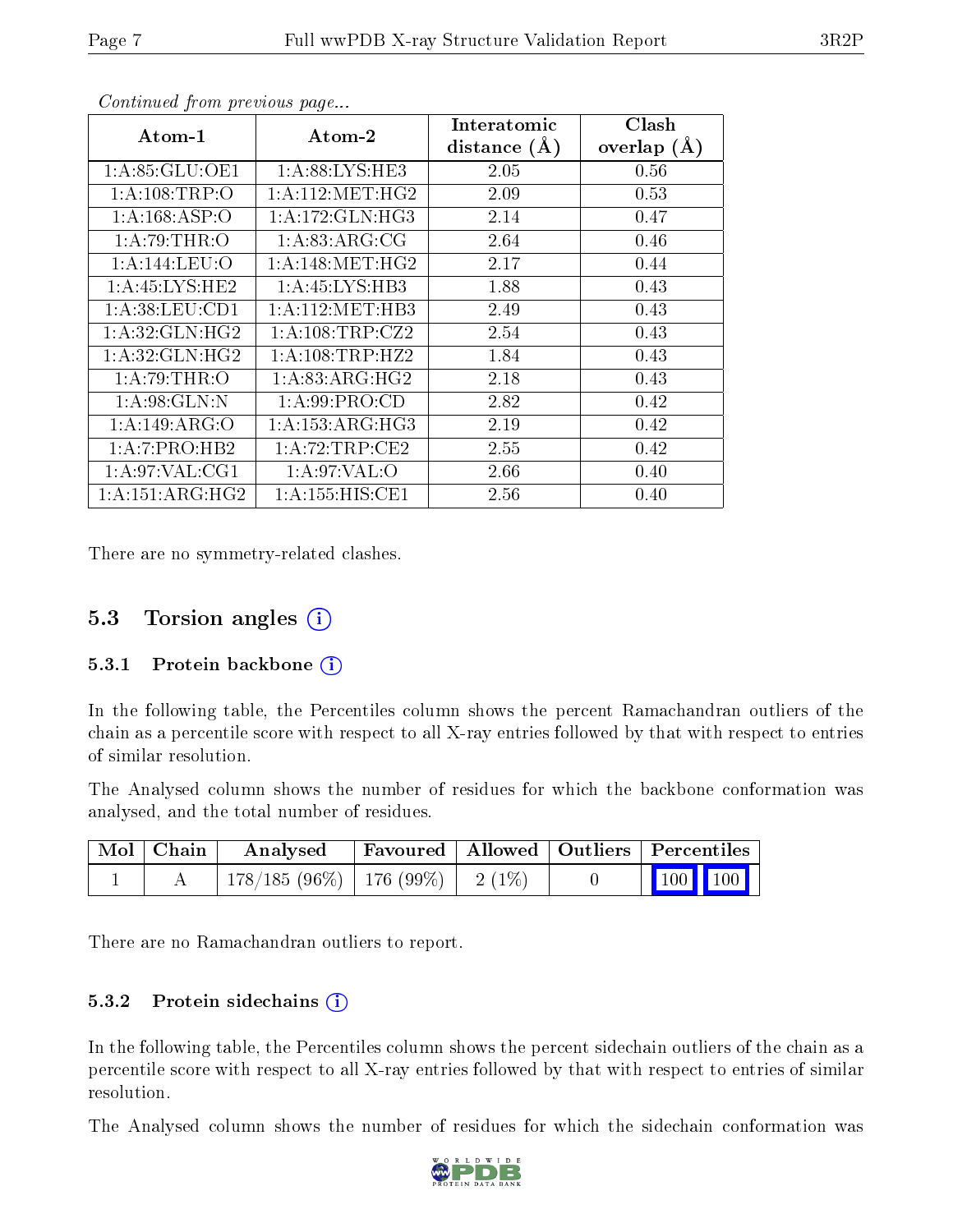| Mol   Chain | Analysed                     | Rotameric   Outliers   Percentiles |                                                          |
|-------------|------------------------------|------------------------------------|----------------------------------------------------------|
|             | $161/165$ (98%)   161 (100%) |                                    | $\begin{array}{ c c c }\n\hline\n100 & 100\n\end{array}$ |

There are no protein residues with a non-rotameric sidechain to report.

Some sidechains can be flipped to improve hydrogen bonding and reduce clashes. There are no such sidechains identified.

#### 5.3.3 RNA (i)

There are no RNA molecules in this entry.

analysed, and the total number of residues.

#### 5.4 Non-standard residues in protein, DNA, RNA chains (i)

There are no non-standard protein/DNA/RNA residues in this entry.

#### 5.5 Carbohydrates (i)

There are no carbohydrates in this entry.

### 5.6 Ligand geometry (i)

There are no ligands in this entry.

#### 5.7 [O](https://www.wwpdb.org/validation/2017/XrayValidationReportHelp#nonstandard_residues_and_ligands)ther polymers (i)

There are no such residues in this entry.

#### 5.8 Polymer linkage issues (i)

There are no chain breaks in this entry.